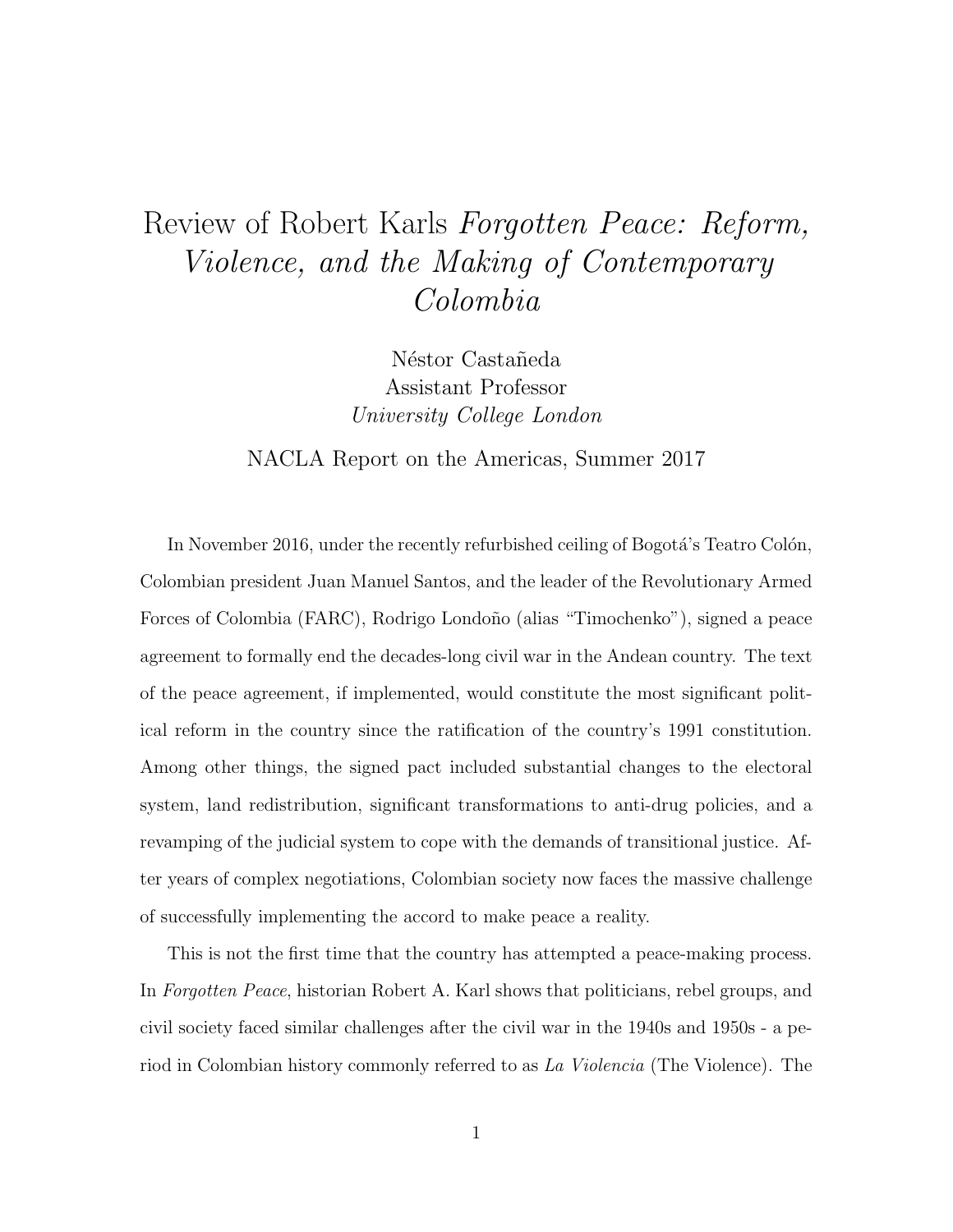inception of a power-sharing agreement between Conservatives and Liberals, known as the Frente Nacional (National Front) and the consolidation of local, informal peace agreements were the main mechanisms designed to end the civil war and promised democratic stability.

Finely researched and elegantly written, Karl's book focuses on how the national peace process was built from regional and local initiatives. Based on rich historical sources, including documentation from Colombian governmental archives to the U.S. based National Security Archive, personal and private archives, films, and periodicals, he reconstructs the evolution of such informal pacts that were negotiated in central Colombia, especially in the southern portion of the department of Tolima, between adversaries from different political parties in the late 1950s. These local peace pacts, the so-called "paz criolla"(creole peace), were supported by regional and national authorities, and some of them resulted in successful models of community leadership in remote, underdeveloped rural areas. In their early stages, community-led peace agreements were not only useful in reducing violence but also for delivering social services and infrastructure programs in traditionally forgotten areas of the country.

Karl pays special attention to the effect that informal peace-making processes had on the construction of new forms of citizenship, showing how local peace agreements transformed the role of citizens in rural areas and their relationship with the Colombian state. He also identifies a clear disconnect between national and regional politics and underscores the consequences of that disconnect for the peace-building process in Colombia, more broadly.

The stability of the regional peace agreements in the late 1950s and early 1960s depended greatly on the central government's capacity to effectively deliver public policies. Rural communities in central Colombia demanded poverty alleviation policies, infrastructure projects, and loans, but especially, they needed clear institutional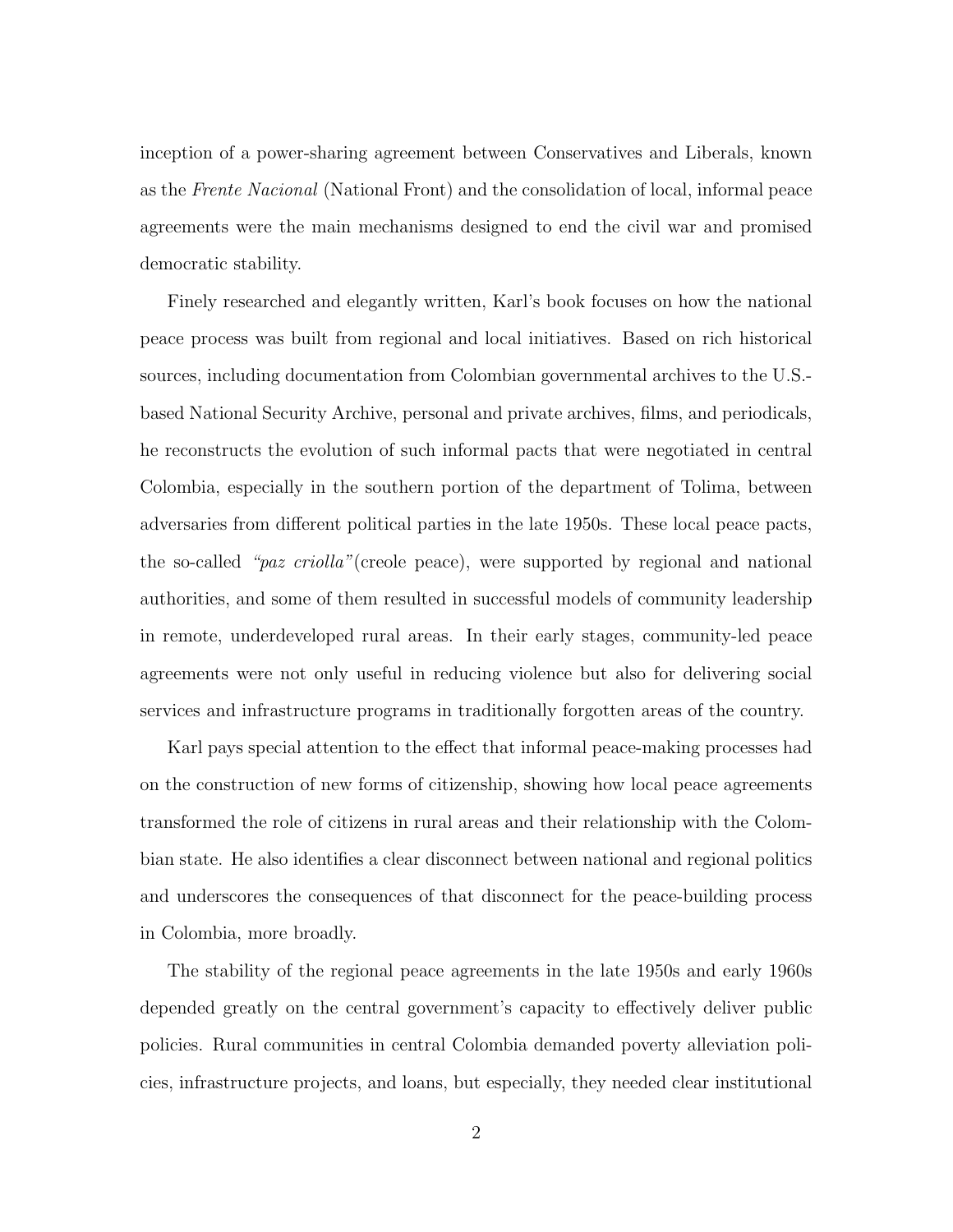mechanisms to deal with land and property disputes. To solve the agrarian question - that is, the lack of property rights and the unequal distribution of productive lands - rural communities depended on intervention from the central government. Rural communities also had clear notions about the responsibility and functions of the state: conflict resolution, redistribution, and devolution of political and administrative roles. Unsurprisingly, many who lived in the countryside highly valued government initiatives, like rehabilitation loan programs for both victims and perpetrators, land disputes tribunals, known as tribunales de conciliacin y equidad, and truth commissions.

The first National Front president, Alberto Lleras Camargo (1958-1962), seemed to understand the importance of fulfilling the mandates of such policies, and he readily implemented a series of initiatives that supported local peace pacts. For example, he created a national commission for rehabilitation (*Comisión Especial de Rehabilitación*) and a land reform agency (*Instituto Colombiano de la Reforma Agraria*). However, the evolution of national politics in the early 1960s and problems within the bipartisan power-sharing agreement weakened these policies. Budget allocations for recently created agencies were reduced, and there was a significant rollback of rehabilitation programs due to lack of funding and political conflicts between Conservatives and Liberals in Congress.

As Karl carefully shows, it was during this era that the armed conflict intensified again. The weakening of the state's presence in conflict-affected provinces and the revival of old disputes in the national political arena crippled the paz criolla and made peace-making increasingly susceptible to the interests of ex-combatants and regional politicians, who were prepared to resume violent confrontations. These conditions became even more prevalent after the election of the National Front's second president, Guillermo Le´on Valencia (1962-1966), who decimated Colombia's reformist state. The Valencia administration led a conservative assault on rehabilitation and